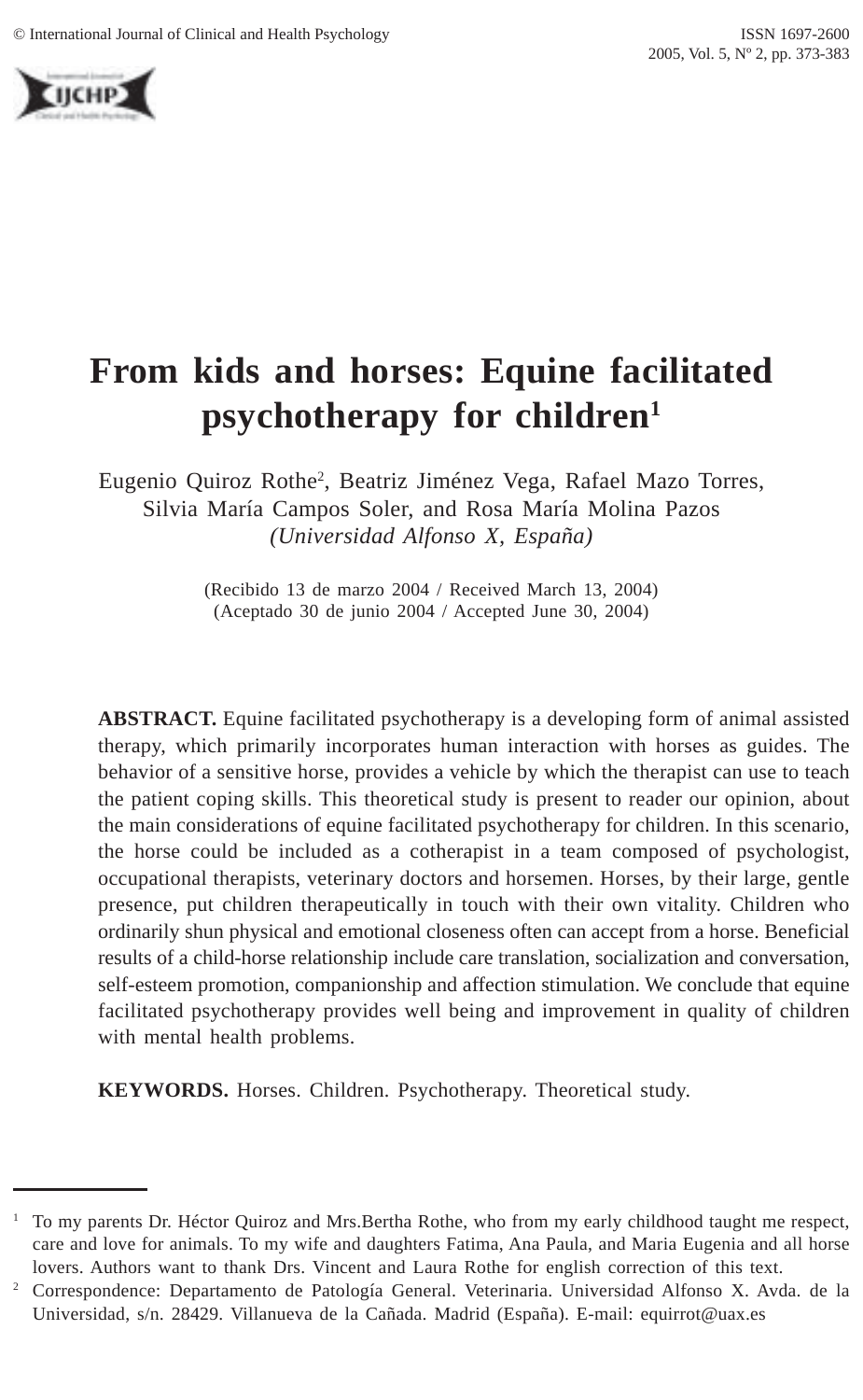**RESUMEN.** La psicoterapia facilitada con caballos es una forma emergente de terapia asistida con animales que incorpora la interacción del hombre con el caballo como guía. El comportamiento de un caballo sensible proporciona al terapeuta el vehículo para enseñar distintas habilidades al paciente. El objetivo de este estudio teórico es presentar al lector nuestra opinión sobre las consideraciones más importantes de la psicoterapia facilitada con caballos para niños. En este proceso se incluye al caballo como un miembro más del equipo, en el que participan psicólogos, terapeutas, veterinarios y personas relacionadas con el medio ecuestre. Los caballos, por su presencia grande y apacible, son para los niños un medio terapéutico que les ayuda a manifestar su propia vitalidad. Los niños que se aíslan física y/o emocionalmente pueden aceptar a menudo el contacto con un caballo. Los beneficios de la relación niño-caballo incluyen la transmisión de cariño, y promueven la socialización y la conversación. Esta terapia estimula en los niños los procesos de autoestima, de compañerismo y de afecto.

**PALABRAS CLAVE.** Caballos. Niños. Psicoterapia. Estudio teórico.

**RESUMO.** A psicoterapia facilitada com cavalos é uma forma emergente de terapia assistida com animais que incorpora a interacção do homem com o cavalo como guia. O comportamento de um cavalo sensível proporciona ao terapeuta o meio para ensinar diferentes competências ao paciente. O objectivo deste estudo teórico é apresentar ao leitor a nossa opinião sobre as considerações mais importantes da psicoterapia facilitada com cavalos para crianças. Neste processo inclui-se o cavalo como mais um membro da equipa, em que participam psicólogos, terapeutas, veterinários e pessoas relacionadas com o meio equestre. Os cavalos, pela sua grande e gentil presença são para as crianças um meio terapêutico que as ajuda a manifestar a sua própria vitalidade. As crianças que se afastam física e/ou emocionalmente podem aceitar progressivamente o contacto com um cavalo. Os benefícios da relação criança – cavalo incluem a transmissão de carinho, e promovem a socialização e a conversação. Esta terapia estimula nas crianças os processos de auto-estima, de companheirismo e de afecto.

**PALABRAS CHAVE.** Cavalos. Crianças. Psicoterapia. Estudo teórico.

### **Introduction**

Animal assisted therapy (AAT) is a goal-directed intervention, in which an animal that meets specific criteria is an integral part of a treatment that facilitates the healing and rehabilitation of patients with acute or chronic diseases. In this scenario, AAT was designed to promote improvement in human physical, social, emotional, and/or cognitive function; including thinking and intellectual skins (Cole and Gawlinski, 2000; Dossey, 1997). Animals commonly used as partners in AAT are dogs, cats, rodents, horses and dolphins. Horses have been a part of the physical therapy field since the early 70s and are more recently playing a role in the field of mental health. Numerous terms are used to describe the roles that horses play in education, and in physical or psychological therapies. The following are included under the therapeutic umbrella: equine therapy, hippotherapy, equine facilitated psychotherapy and equine assisted psychotherapy (Bizub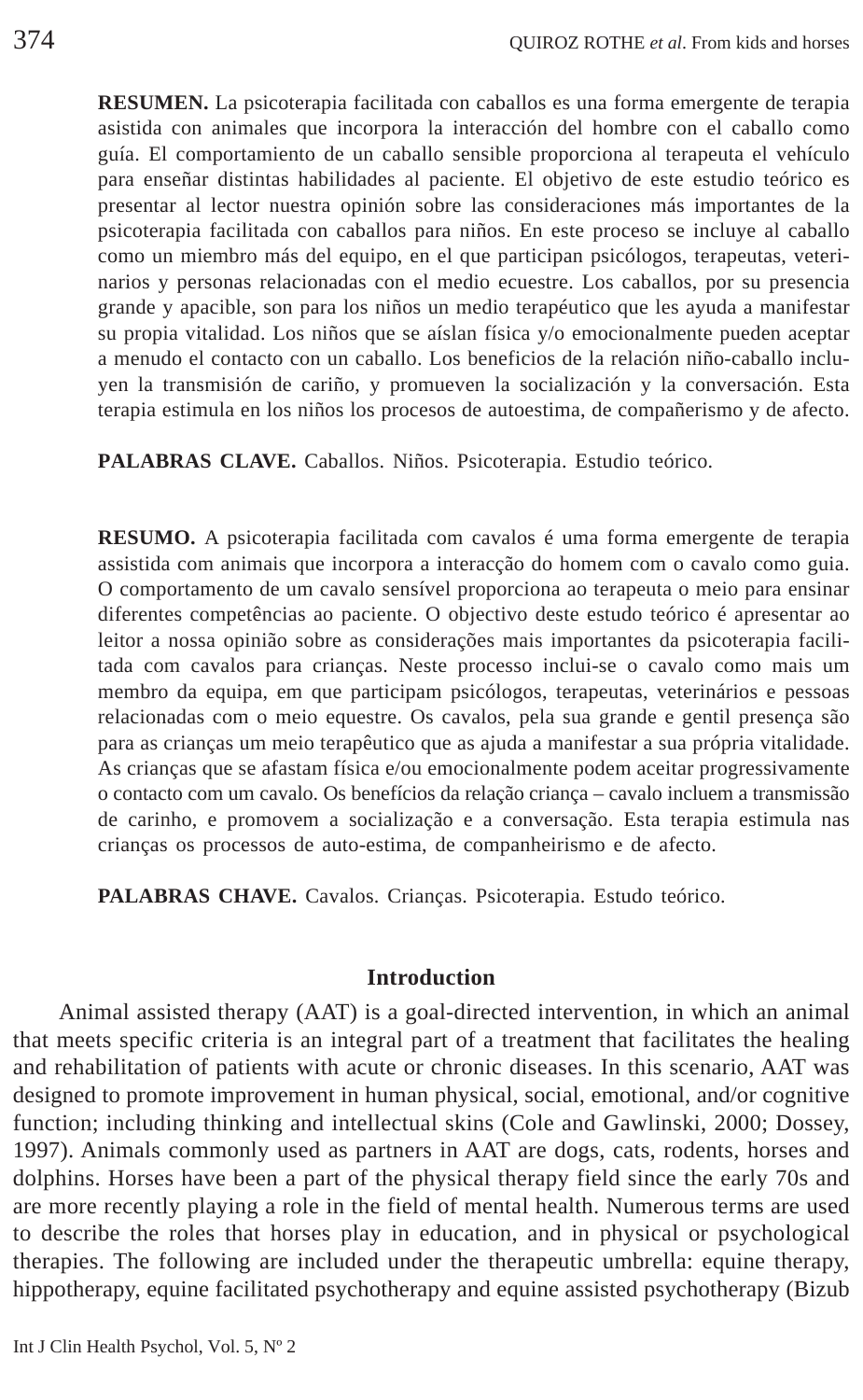and Davidson, 2003; Robinson, 2003). Equine facilitated psychotherapy (EFP) is a developing form of animal assisted therapy, which primarily incorporates human interaction with horses as guides. The horse acts as a mirror for the human and his/her deep inner experience. Human-horse interaction can facilitate personal exploration of feelings, powers of intuition and energy understandings of self, nature, relationships and communication. Further more, horses can develop emotional growth. Sense of selfefficacy and self-esteem, knowledge and well being, as well as and improve the quality of life for people (Bizub and Davidson, 2003). Current process of equine facilitated psychotherapy for children provides opportunities to enhance self-awareness and repattern maladaptive behaviors, feelings and attitudes. This therapy is addressed for a variety of mental health and developmental needs including: behavioral issues, attention deficit disorder, eating disorders, abuse issues, depression, anxiety, relationship problems, and communication needs (Carpenter, 1997; Katcher and Wilkins, 1998). The focus of EFP is not riding or horsemanship. In fact 90% of EFP takes place purely on the ground.

Equine facilitated psychotherapy draws on the power of horse-motivation. It is used chance the focus from disability to ability (Robinson, 1999). Objectives of equine facilitated psychotherapy include arranging activities involving horses, which will require that children develop and apply certain skills as verbal and non-verbal communication, assertiveness creative thinking, problem-solving, leadership, responsibility, teamwork relationships, confidence, and attitude (Iannuzzi and Rowan, 1991). This theoretical study (Montero and León, 2005) presents to readers our opinion about the current process of EFP with main consideration for children, horses, therapists, the experiential session and techniques applied to childhood. Our purpose is to further the efforts of psychotherapists and health science professionals so this modality of treatment can be used in their practice.

# **Considerations about children**

Equine facilitated psychotherapy (EFP) allows children to test and improve their self-management abilities regarding motor coordination and cognitive abilities (see discussions in Levinson, 1997). During the informal interaction with a horse a child will use a number of exploring behaviors (i.e., fine discrimination, visual examination, etc.) for examine horses responses and behaviors as social beings. Child emotional responses will also be elicited by equine facilitated psychotherapy process (i.e. sense of self-efficacy and self-esteem, etc.) (Beck and Katcher, 1996; Dyer, 2000). Children are more accustomed than adults to experiential work add tend to identify themselves with animals or anthropomorphize animals. This situation allows the projection of a child's wants, needs and behaviors through the horses (Katcher and WiIkins, 1998; Tucker, 1997). Leading a horse may demonstrate how the child feels about being led around by others. The child may portray their own feelings by either letting the horses be free or by wanting them to be more restricted. Leading also brings up issues of body placement in relation to others, noticing dangerous situations, and being able for ask for assistance from others (Dyer, 2000; Lawrence, 1984). Children with psycho-social issues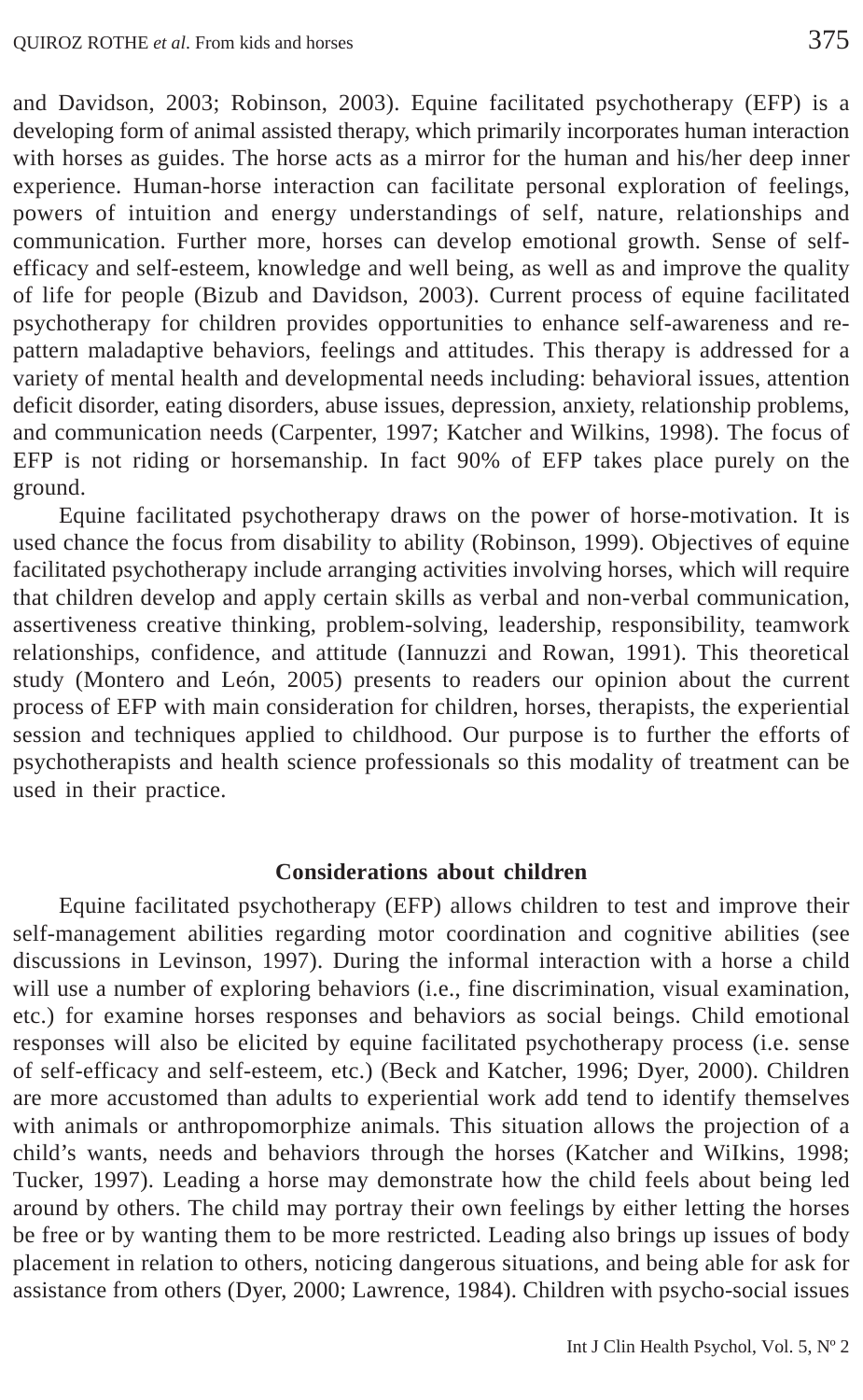and mental health problems that result in any significant variation in cognition, communication, behavior difficulties, social skills and anxiety, as well as those with mood disorders, autism, depression or post-traumatic stress, maybe considered for equine facilitated therapy (Beck and Katcher, 1996; Tedeschi, 1992). Goals for children included in a EFP working program, are typically focused on development of social skills, group participation, speech and language enhancement organizing abilities, problem solving, resolution of inner conflicts and improvement in levels of self-esteem (Folse, Minder, Aycock, and Santana, 1994; Tyler, 1994). The child-horse bond can develop the following qualities: mutual trust, respect, affection, empathy, unconditional acceptance, confidence, personal success, responsibility, assertiveness, communication skills and self-control. This bond may also help the child unite unconditionally with another living being**,** and self-disclose in a safe and respectful way. Direct and immediate feedback can be provided in reaction to human action (Barker, 1999).

# **Considerations about the horse**

Horses are among the few species on earth which have achieved domestication. The process of domestication provided the horse with protection from danger in the natural elements as wells a means of obtaining food. As horses were domesticated, humans saw them through the eyes of human experience and interpretation, not through the horses natural ways (Miller, 1984). Horses interest and motivate children, so they can be included as co-therapists or partners who can promote projection of the child's experiences and/or the identification for a child mental health problem in schools, hospitals, nursing homes, treatment centers and private practice (Ianuzzi and Rowan, 1991). Equine facilitated psychotherapy for children may include but is not limited to, a number of activities such as handling, grooming, longing, riding, driving, and vaulting (Fredickson, 1992; Vidrine, Owen-Smith, and Faulkner, 2002). The propensity for humans to verbally interpret the behaviors of the horse is endemic. Current research has not categorized all of the ways in which horses communicate. Both horsemen and mental health professionals involved in EFP may utilize the interpretation of the meaning of horse sounds and movements. Although interpretation is necessary order for participants to remain safe, specific training on what is actually known about ways in which horses communicate will add clarity and integrity to the work (Katcher and Wilkins, 1998). Horses differ in their temperament, ability to focus, and how the environment affects their health. An individual assessment of how the horse is responding to work would be necessary. It should he clear to the child that the work is therapy and not horsemanship training. Horses may be injured and/or misused by those who have been exposed to horses but remain inexperienced. The horse's welfare is important, and should include considerations about health care, living conditions, work schedules and equipment requirements (Bensel, 1984; Delta Society, 1996; Lawrence, 1984; North American Riding Handicapped Association, 1999). Social workers must collaborate with animal professionals, veterinarians in particular, when establishing programs to prevent and avoid overworking, mishandling and risk to the animals (Miller, 1984).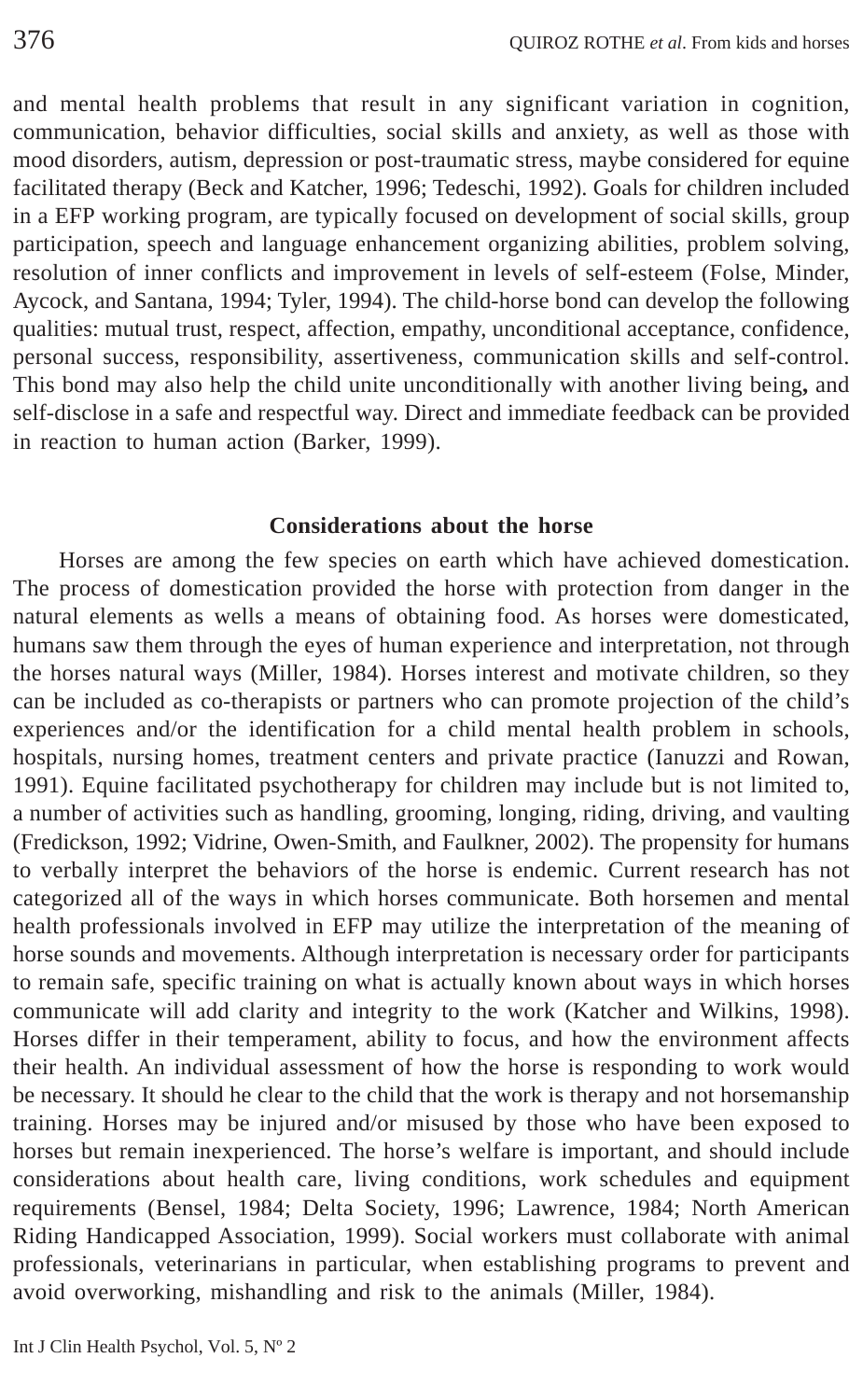#### **Considerations about the therapist**

Children involved in treatment would be best served by having a mental health professional as the person providing the therapy. Non-conventional treatments for children's mental health problems are important options for occupational therapists and health professionals current practice (Beck and Katcher, 1996; Corson and Corson, 1979).

During EFP sessions, the therapist models thoughts and behaviors for the child. The working relationship between the therapist and horse professional is a model for children of open communication operation, respect, decision making and cooperation which promotes development of a relationship with the horse as well (Mallon, 1992). Effective communication with a horse involves patience, understanding, attention, forgiveness and consistency. The child will be in the presence of both established and developing relationships which are verbal and non-verbal (Hines and Fredickson, 1998). During treatment, the therapist and horse professional can validate the normalcy and importance of the response of fear, anger, anxiety, love and compassion as the child relates to the horse (Dyer, 2000). Assumption of appropriateness of EFP for a particular child before on-site screening is contraindicated. Therapists and referring persons need training in the screening process before suggesting equine facilitated psychotherapy for children (Dyer, 2000). An initial session to assess appropriateness would lessen the possibility of the child experiencing a sense of rejection or abandonment if the therapy does not include work with the horses. A medical doctor's opinion as to the appropriateness of EFP for each child is also indicated. Assessment for deficits in balance, allergies to the animals medications, skeletal injuries and weight control disorders are just some of the issues which need to be addressed from a medical standpoint prior to EFP (Fredickson, 1992; North American Riding Handicapped Association, 1999).

#### **Considerations about the therapy space**

The addition of a large animal to the therapeutic relationship provides the opportunity to move the therapy outside of the therapist's office. The atmosphere of a farm setting would present a myriad of situations to engage children in cognitive therapy. Equine facilitated psychotherapy is broadened to include the child' s ability to interact with the horse and the environment in which the therapy is taking place (Leimer, 1997; Tucker, 1997). The farm or stall setting in which EFP is conducted brings with it some real objects which are not typical of a therapy room. This situation provides a wide range of opportunities for a child to and be reassured about boundaries. There are fences, stalls, arenas, halters, ropes, bridles and hitching areas all designed to contain horses and manage their behavior (Hines and Fredickson, 1998). The manipulation of these objects by the child in play therapy could provide rich information to the child and the therapist. In a riding school -or arena- a series of letters are used as markers, can become a first step of letter recognition and understanding towards building sounds and words. Manipulating a horse from one letter to the other makes it easier to take tip a pencil in the follow-up word power session. Riding shapes in an arena of specific measurement begins to open the door to an increasing understanding of numbers, shape and space (Miller, 1984; Robinson, l999).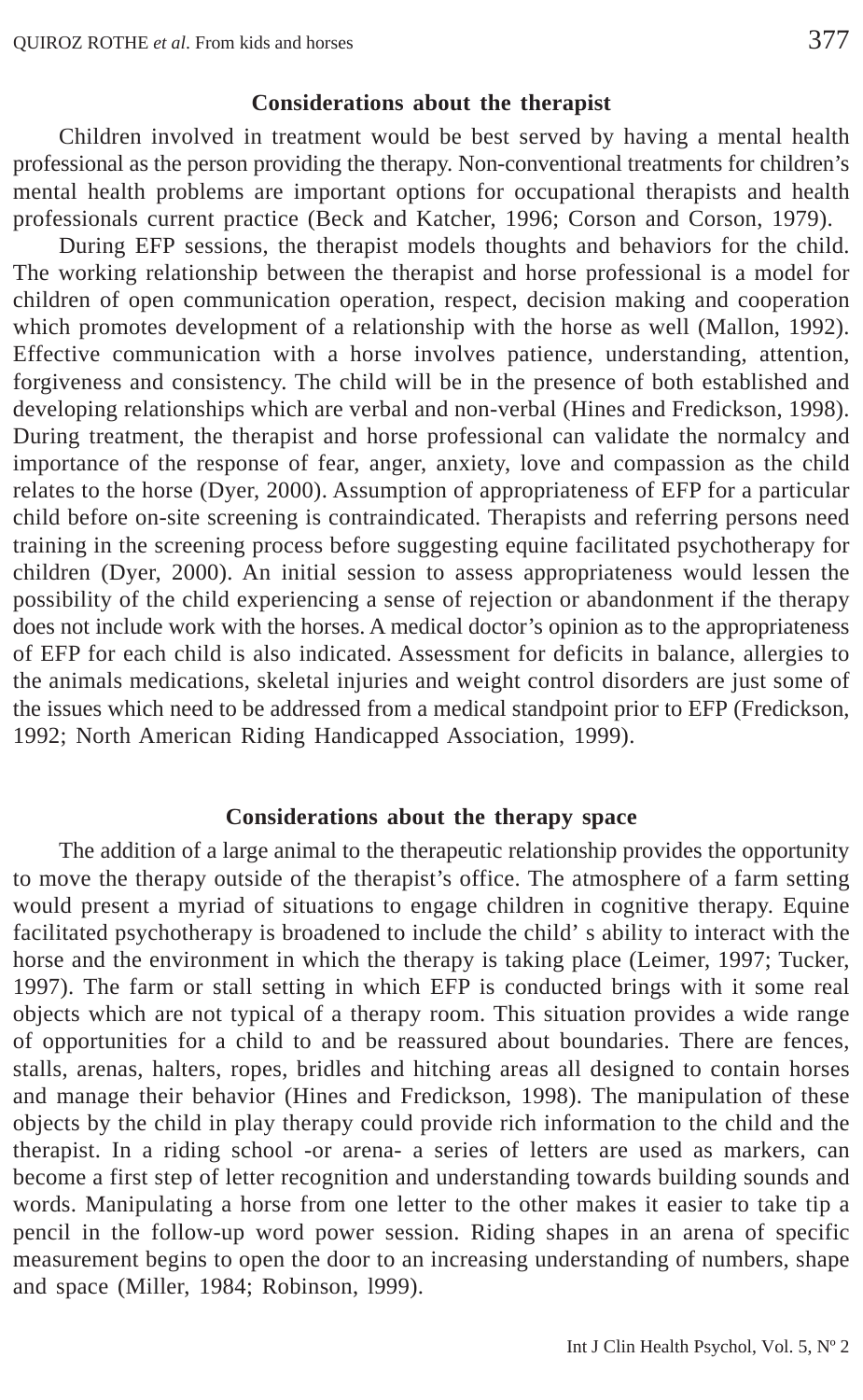#### **Considerations about experiential session**

To establish an equine facilitated psychotherapy program one must begin by approaching the facility's administration with a well organized plan. The plan should include clearly written policies and procedures, staff education about the proposed program; and plans for recruitment of volunteers and training, testing and training of potential therapy animals and for implementation of the program (Williams, 2004). The experiential session begins when the child arrives at the farm and is greeted by the therapist. There is a short period of time for check-in to see how the child is feeling to discern what issues are being to presented and to determine the experiential work or the session (Tyler, 1994). The child and therapist are then joined by the horse professional that screened the horses which are available for work that day with the child. A process of choosing the horse from the herd or from the stall provides an opportunity for the therapist and child to further identify issues for the session, and for the horse professional to formulate activities which are appropriate for the issues to be explored and understood (Bensel 1984; Miller, 1984). The issue of choosing a horse is important in equine facilitated psychotherapy. The tendency is to choose a horse that reflects one's description of self and core issues. It is overwhelming and incredible how often children are drawn to the mirror, so to speak when the time the time to break through the membrane of disease, denial and dysfunction has arrived. Repeatedly, the verbalized descriptions of the chosen horses are nearly pure projections of the participants own personalities and relevant issues (Barker, 1999; Tedeschi, 1992). After the team has been assembled, the task is chosen depending on the horse who is working in the team. The tasks could be entering the stall to halter the horse, leading the horse to an area for grooming or engaging grooming and other ground work activities. Other possibilities are observing horse activities in the herd, discussing interactions between horses and other species and doing farm chores. Riding the horse and using carts and wagons for driving horses are other activities which may be chosen based on the needs of the child and the offerings of the program. Throughout these interactions, the therapist engages the child in talk therapy (Katcher and Wilkins, 1998; Mallon, 1992). The horse professional is either present at all times or readily available for assistance depending on the needs of the horse, child and therapist. This basic outline can be varied in numerous ways and will typically be decided by the therapist's preferences, the standards under which the program is operating and the setting available for the work (Dyer, 2000; Katcher and Wilkins, 1998).

#### **Considerations about therapy**

Cognitive therapy, practice of activities, activity scheduling, play and talk therapy are easily adapted by the EFP therapist. The profile for each disorder provides the decision**-**making process or techniques utilized in sessions.

#### *Consideration about cognitive therapy*

Treatment of anxiety, in particular, is well suited for cognitive therapy. Through observation of herd behavior, a child can see a clear picture of equine response to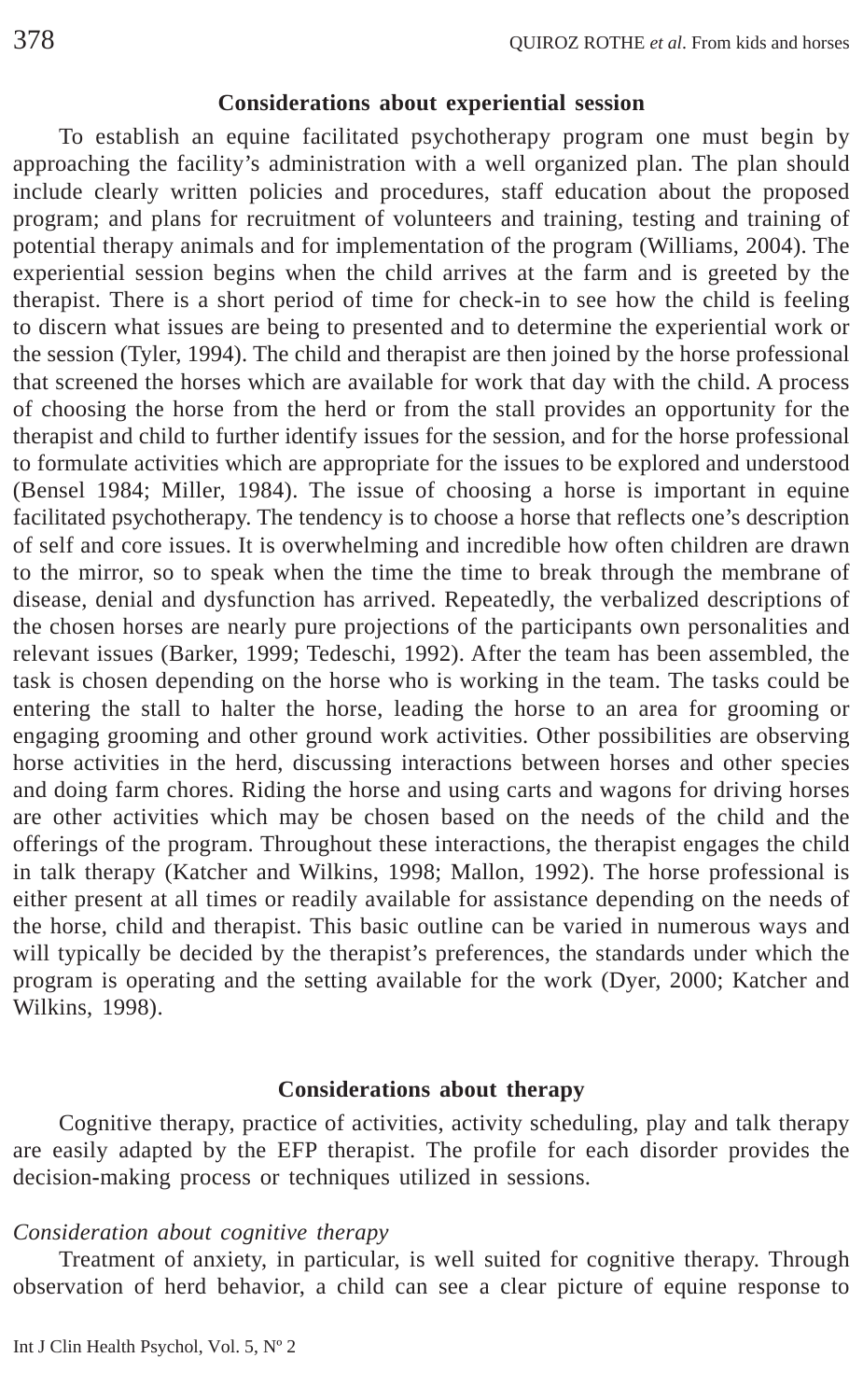«anxiety» (Beck and Katcher, 1996). When horses sense danger, they initially respond with heightened alertness, then abandon activities in order to check the environment will flee if the situation seems too dangerous. These situations create emotional and physical arousal which results in a particular behavior followed by flee in or a return to the initial activity. Individuals with anxiety disorders may be able to «feel'' these changes in the herd through observation (Lawrence, 1984; Mallon, 1992). Therapist and child can discuss anxious reactions around the horses' activities. Reality can then be tested within the framework of the therapeutic relationship. Removing the danger from self by observing the herd from a safe location reduces the individual anxious response to a point of being able to challenge automatic thoughts (Tyler, 1994). The child could then move to more complex thoughts, feelings and behaviors by working directly with the horse while engaged in activity with humans as well. The child would then be in a position of needing to take responsibility for him/her self and problem solve with the therapist in order to remain safe. Throughout this process, the therapist would assist the child in remaining aware of his/her reactions by engaging in selfmonitoring (Bensel, 1984; Hines and Fredickson, 1998).

# *Practicing activities*

The child can choose an activity which is outside of his/her skill level. Lunging a horse for example, involves attaching a long line to the horse's halter and asking the horse to move in a circle around the person who is holding the line. Lunging a horse requires coordination, planning and effective communication with the animal (Miller, 1984; Tyler, 1994). The horse professional could offer assistance as needed to the child, and the therapist could talk with the child about thoughts or feelings which arise during the activity (Folse *et al.*, 1994; Williams, 2004). Learning to wash a horse's mane has encouraged many children to become independent in their own hair washing. Feeding horses can become a matter of understanding weights and measurements, fractions and quantities. As children develop ability for such activities, they can begin to assume responsibility for such activities (Bates, 2002).

# *Activity scheduling*

Activity scheduling can be learned by developing a plan for caring for a horse throughout the day. The child and therapist can see how these activities present material for change. Horses, through their needs for physical care, can change the schedule at a moment's notice (Ianuzzi and Rowan, 1991). The horse may escape from an enclosure and need to be caught, roll in the mud just after being groomed for an activity or develop an illness that needs to be attended to immediately (Levinson, 1997). The reality of being able to adhere to schedules is challenged, and the child can gain an understanding of what he/she can accomplish and realize the need for flexibility (Mallon, 1992).

# *Play therapy*

Equine facilitated psychotherapy, with a focus on play therapy, may be more appropriate for a child who has resolved feelings from initial stages which took place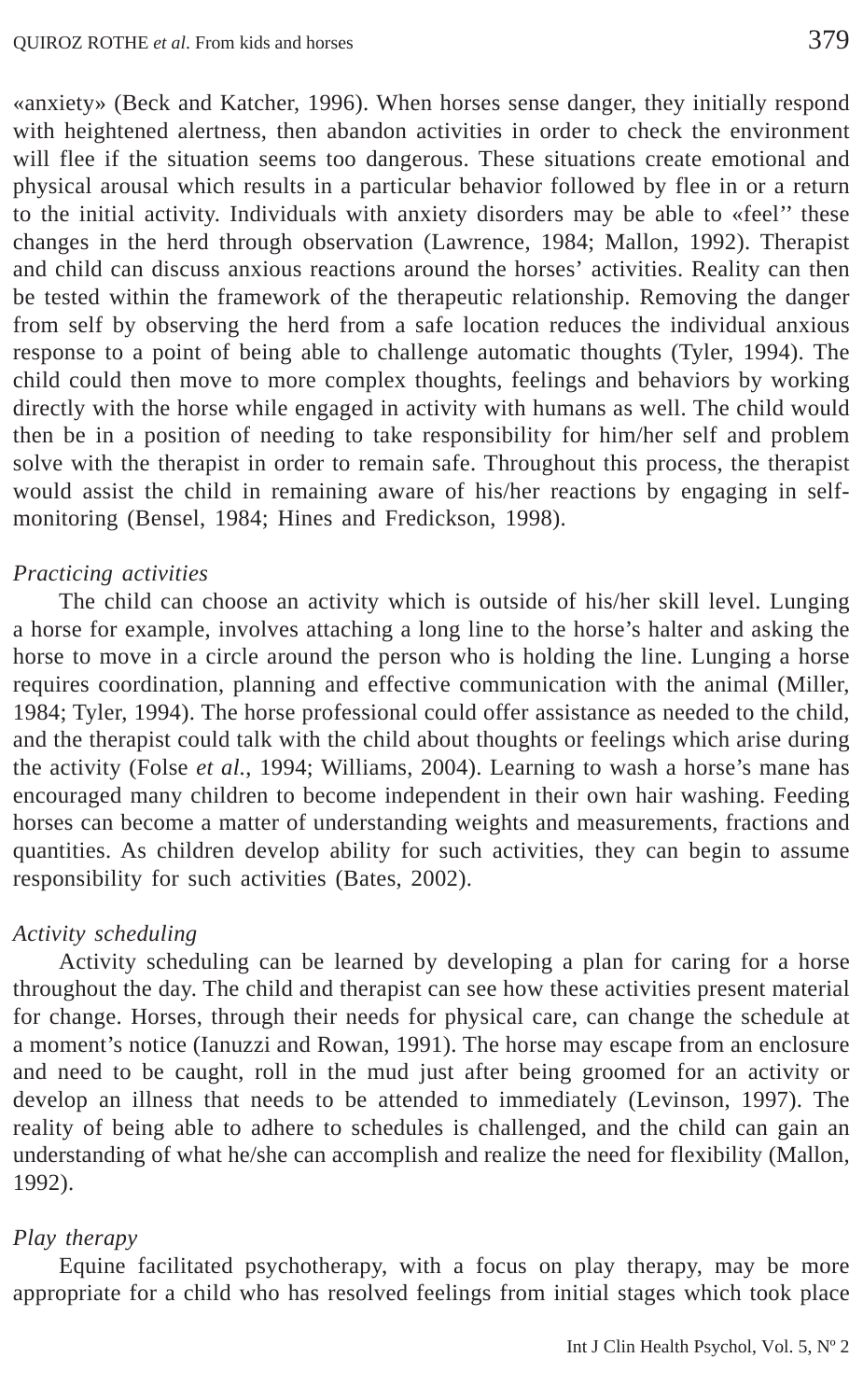in the more controlled environment of the play therapy room (Levinson, 1997). Characteristics of the horse which can be conveyed to the child include instincts of play, curiosity, notion, freedom and the social drive. The process of structuring the relationship, setting limits and attention to the setting is vital to therapy (Beck and Katcher, 1996; Leimer, 1997). Play therapy allows for, and perhaps, encourages expressions of anger and hostility in a safe environment. There are stages through which the child works in therapy. Early stages typically bring up diffuse and pervasive negative attitudes. The emphasis on the space belonging to the child and the freedom of activity is altered or the play therapist. Powerful aspects of EFP which can be utilized in play therapy include communication trough play and utilization of content and structure of the space (Donovan and McIntyre, 1990).

# *Story telling*

A technique of play therapy' is to present the child with a situation which he /she will develop a story. Because children identify with animals they are mostly willing to develop stories about what the animals are experiencing or thinking. The therapist and the horse professional could design interactions which would allow for the unfolding of a story (Lawrence, 1984; Tucker, 1997). All stories would be accepted as true and there would be a limit on instruction by the therapist and horse professional during play therapy. Children will tell stories from the animal's point of view which are metaphorical or are actual details of the child's life. A wide range of emotions is experienced by children when interacting with animals. The experience of nurturing, frustration, illness, death and birth of the animals raises topics for discussion which might not present in another milieu (Lawrence, 1984; Levinson, 1997). Reichert (1998) suggests having an animal interview with small children (i.e. asking the child through the animal questions regarding age, school activities and family interactions).

#### *Talk therapy*

The model of talk therapy involves reflection, instruction, insight, cognitive, and emotional process. Talk therapy promotes changes through a process of practice and reflection. The therapist acts as a catalyst for change and designs therapy sessions based on the theoretical bias. The child takes emotional, cognitive and psychological work from the therapy session hack to everyday life (Levinson, 1997; Williams, 2004).

# **Therapeutic benefits**

Children who have been engaging in EFP and other forms of therapeutic work with horses suggest a variety of beneficial aspects, mostly the result of the relationship which developed with the horse through care (Tucker, 1997). Williams (2004) suggest that the child will translate caring for the animal into caring for self. Conversation and socialization are stimulated through interaction with the animal. Self-esteem may he increased through a new- found ability to positively influence another being, although needs for loyalty, trust and respect can be met through equine facilitated psychotherapy. In addition, being able to identify self with a powerful horse gives the child an increased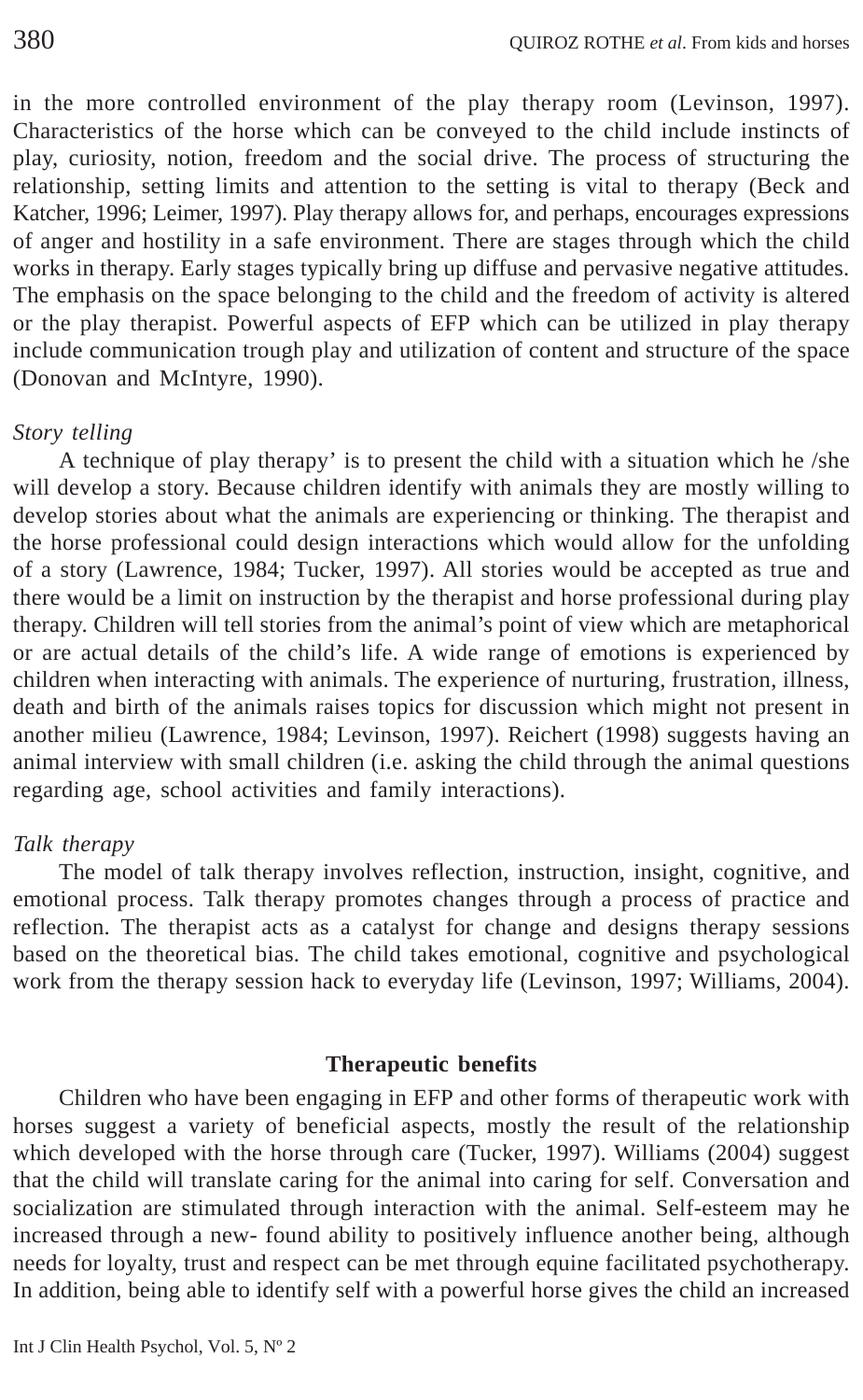sense of his/her own self (Bates, 2002). When the horse responds to request when being led or ridden, the horse subordinates power to the child the therapist can observe, comment and instruct the child in effective development of communication skills, both verbal and non verbal (Katcher and Wilkins, 1998; Mallon, 1992). Work which depends entirely on non-verbal communication though reading the cues a horse sends via facial expression, body movement and vocalizing teaches a skill which can be utilized in human relationships. While the work is taking place between people and animals, there is a transformation in the child. The dialogue has been noted to «motherese in many aspects and characteristics of speech (Katcher and Wilkins, 1998; Miller, 1984). Companionship is the central benefit to working with horses. Empathy is developed through a special communication of cooperation and care, and «a sense of identification develops between horses and horses and people'' (Fredickson, 1992; Ianuzzi and Rowan, 1991). Equine facilitated psychotherapy experience with children with autism and Down's syndrome has, in many cases, been effective particularly in the areas of speech and fine/gross motor skills improvement (Mallon, 1992). Many children are stilted in their development because of a lack of parental love or parent's inability to demonstrate love and affection**.** The company of a horse will extend and demonstrate love without restraint (Dyer, 2000; Williams, 2004). A horse can provide some of the opportunities for overtly giving and receiving affection which a child needs for adequate growth and personality development (Folse *et al.*, 1994).

# **Contraindications for EFP**

Contraindications for EFP would be decided with safety of animal and children foremost. Reichert (1998) suggest careful consideration of the animal's temperament and reaction to children and to the child's history. EFP may not be beneficial for children in the following situations: children with unrealistic expectations that may think an animal is rejecting them. This situation may deepen their feelings of low selfesteem. Other side children with allergies may suffer from breath breathing problems. Equine facilitated psychotherapy may also he inappropriate for horses when injuries from rough handling may occur, or when basic animal welfare cannot be assured (Ptak, 2000; Robinson, 1999)**.**

#### **Conclusions**

Horses, just by their large, gentle presence, put people therapeutically in touch with their own vitality. People who ordinarily shun physical and emotional closeness often can accept from a horse, and through therapy can transfer the skills to their daily lives. The behavior of a sensitive horse, provides a vehicle by which the therapist can use to teach the patient coping skills (Bates, 2002; Williams, 2004).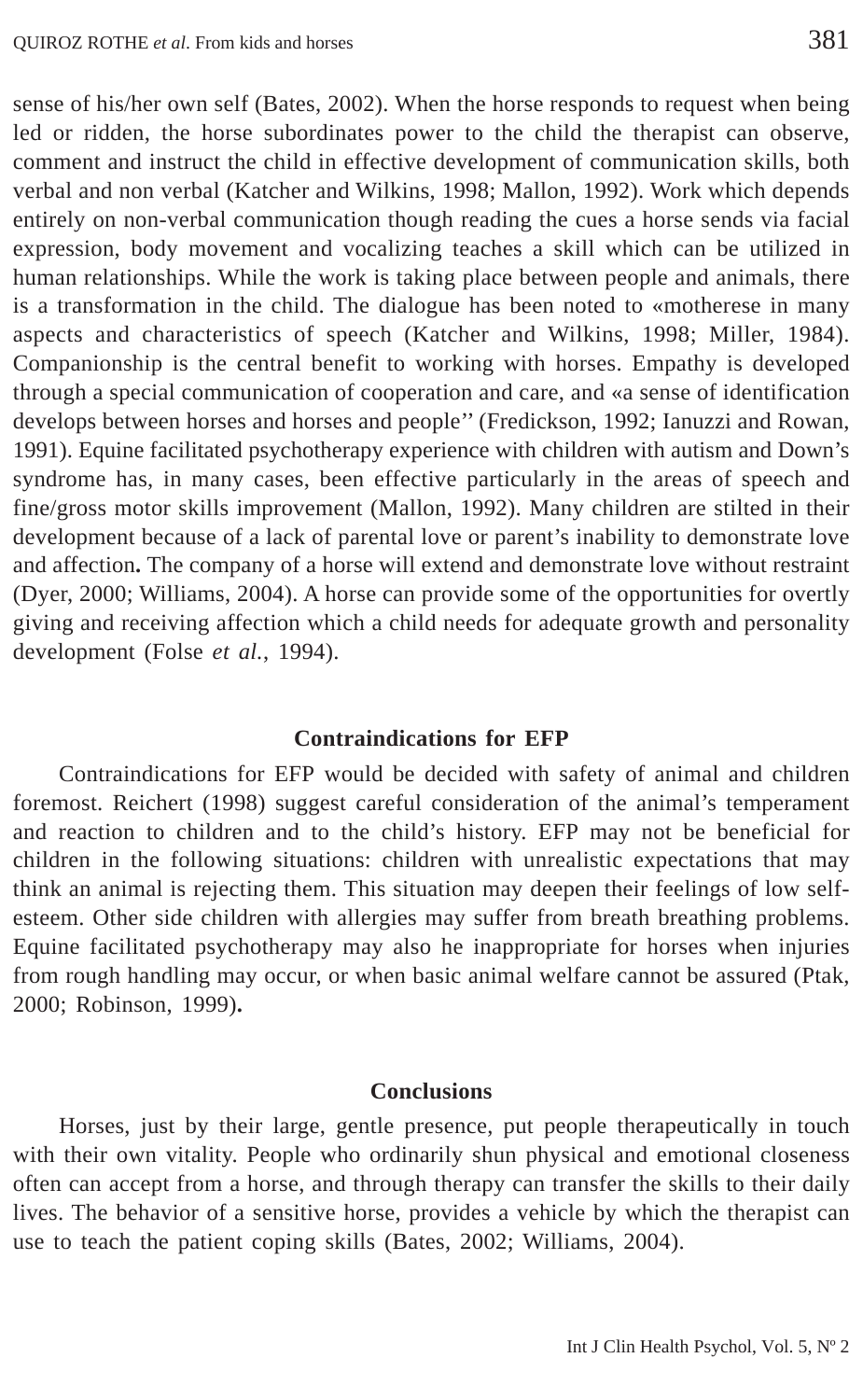#### **References**

- Barker, S. B. (1999). Therapeutic aspects of the human -companion animal interaction. *Psychiatric Times, 1,* 45-46.
- Bates, A. (2002). Of patients and horses: Equine –facilitated psychotherapy. *Journal Psychosocial Nursing and Mental Health Services*, *40,* 16-19.
- Beck, A. and Katcher, A. (1996). *Between pets and people: The importance of animal companionship.* West Lafayette: Purdue University Press.
- Bensel, R.W. (1984). Historical perspectives of human values for animals and vulnerable people. In R.K. Anderson, B.L. Hart, and L.A. Hart (Eds.), *The pet connection: Its influence on our health and quality of life* (pp. 2-14). Minneapolis, MN: University of Minnesota.
- Bizub, A.L. and Davidson, L. (2003). «It's like being in another world»: Demonstrating the benefits of therapeutic horseback riding for individuals with psychiatric disability. *Psychiatric Rehabilitation Journal, 26,* 377-84.
- Carpenter, S. (1997). Therapeutic roles of animals. *Journal of the American Veterinary Medical Association, 211,* 154-155.
- Cole, K.M. and Gawlinski, A. (2000). Animal-assisted therapy: The human animal bond. *AACN Clinical Issue: Advanced Practice in Acute and Critical Care, 11,* 139.
- Corson, S. and Corson, E. (1979). Pets as mediators of therapy. In J. Masserman (Ed.), *Current Psychiatric Therapies* (pp.195-205). New York: Grune & Stratton.
- Delta Society (1996). *Standards of practice for animal-assisted activities and animal-assisted therapy.* Renton, WA: Delta Society.
- Donovan, D. and McIntyre, D. (1990). *Healing the hurt child.* New York: W. W. Norton & Company.
- Dossey, L. (1997). The healing power of pets: A look at animal assisted therapy. *Alternative Therapies in Health and Medicine, 3,* 8-16.
- Dyer, D.A. (2000). *Every child's dream*: *Horses helping kids grow up, a parent's guide*. Blacksburg, VA: Advantage ReSource.
- Folse, E., Minder, C., Aycock, M., and Santana, R. (1994). Animal-assisted therapy and depression in adult college students. *Anthrozoos, VII,* 188-194.
- Fredickson, M. (1992). Terms and definitions in the field of human-animal interactions. In B. Engel (Ed.), *Therapeutic riding programs instruction and rehabilitation: A handbook for instructors and therapists* (pp. 30-32). Durango, Co: Barbara Engel Therapy Services.
- Hines, L. and Fredickson, M. (1998). Perspectives on animal-assisted activities and therapy. In C.C. Wilson and D.C. Turner (Eds.), *Companion animals in human health* (pp. 23-39). Thousand Oaks, CA: Sage Publications, Inc.
- Iannuzzi, D. and Rowan, A. (1991). Ethical issues in animal-assisted therapy programs. *Anthrozoos, IV,* 154-163.
- Katcher, A.H. and Wilkins, G.G. (1998). Animal-assisted therapy in the treatment of disruptive behavior disorders in children. In A. Lundberg (Ed.), *The environment and mental health: A guide for clinicians (*pp. 193-204). Mahwah, NJ: Lawrence Erlbaum Associates, Inc. Publishers.
- Lawrence, E. A. (1984). Human relationships with horses. In R. K. Anderson, B. L. Hart and L. A. Hart (Eds.), *The pet connection: Its influence on our health and quality of life* (pp. 38- 43). Minneapolis, MN: University of Minnesota.
- Leimer, G. (1997). Indication of remedial vaulting for anorexia nervosa. In B.T. Engel (Ed.), *Rehabilitation with the aid of a horse: A collection of studies* (pp. 35-54). Durango, CO: Barbara Engel Therapy Services.
- Levinson, B. (1997). *Pet-oriented child psychotherapy.* Springfield, IL: Charles C. Thomas Publishers, Ltd.